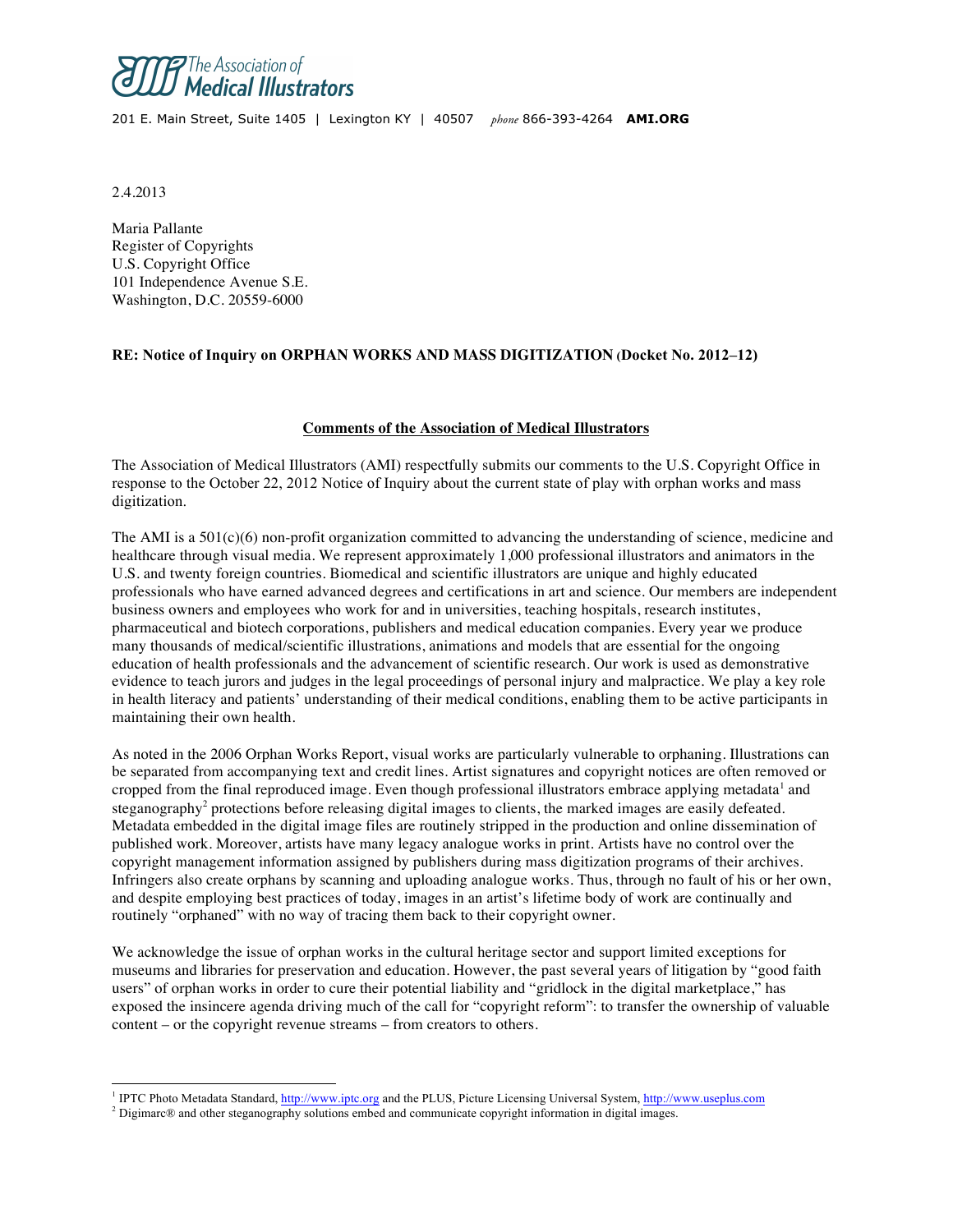We note some salient selections from Judge Denny Chin's March 22, 2011 Opinion<sup>3</sup> when he rejected the Amended Settlement Agreement (ASA) in the Google Book Search litigation:

- A copyright owner's right to exclude others from using his property is fundamental and beyond dispute.
- … it is incongruous with the purpose of the copyright laws to place the onus on copyright owners to come forward to protect their rights when Google copied their works without first seeking their permission.
- ... that the ASA is an attempt to use the class action mechanism to implement forward-looking business arrangements that go far beyond the dispute before the Court in this litigation.
- … that provisions of the ASA pertaining to "orphan works" would result in the involuntary transfer of copyrights in violation of the Copyright Act, as copyrighted works would be licensed without the owners' consent.
- ... the ASA would grant Google the right to sell full access to copyrighted works that it otherwise would have no right to exploit.
- The ASA would grant Google control over the digital commercialization of millions of books, including orphan books and other unclaimed works. And it would do so even though Google engaged in wholesale, blatant copying, without first obtaining copyright permissions.
- While its competitors went through the "painstaking" and "costly" process of obtaining permissions before scanning copyrighted books, "Google by comparison took a shortcut by copying anything and everything regardless of copyright status." (Hr'g Tr. 43 (Thomas Rubin, counsel for Microsoft)).
- As one objector put it: "Google pursued its copyright project in calculated disregard of authors' rights. Its business plan was: 'So, sue me.'" (Objection of Robert M. Kunstadt to Proposed Settlement 3, ECF No. 74).

## **We therefore join our illustration colleagues in recognizing that the challenge for visual artists remains in asserting a clear and true voice that advocates for visual artists and their working markets, to be sure Congress does not again craft legislation to permit what the courts have so far denied.**

The AMI urges preserving the integrity of copyright protection for creators by addressing precise and limited solutions for orphan works digitization and preservation. Any future orphan works legislation must take care not to harm working creators and working markets.

The AMI opposed the Orphan Works Acts of 2006 and 2008 for a number of reasons. The Comments, Reply Comments and Congressional Testimony provided by the Illustrators Partnership of America (IPA) and independent illustrators are just as relevant today as they were when originally filed. These filings and testimony are herein restated and incorporated into this Comment by reference.<sup>4</sup>

<sup>&</sup>lt;sup>3</sup> Authors Guild v. Google Inc., Opinion Denying Settlement, Case 1:05-cv-08136-DC Document 971, March 22, 2011. http://www.copyright.gov/docs/massdigitization/statements/gbs\_opinion.pdf

<sup>4</sup> Orphan Works Study Comment, March 24, 2005, http://www.copyright.gov/orphan/comments/OW0661-IllustratorsPartnership.pdf Orphan Works Study Reply Comment, May 9, 2005, http://www.copyright.gov/orphan/comments/reply/OWR0139-IPA.pdf

Statement of Brad Holland, Founding Board Member, Illustrators' Partnership of America. Subcommittee on Courts, the Internet, and Intellectual Property Committee on the Judiciary, U.S. House of Representatives March 29th, 2006, Re: Oversight Hearings on Remedies for Small Copyright Claims, March 29, 2006, http://ipaorphanworks.blogspot.com/2006/03/statement-of-brad-holland-house.html

Statement of Brad Holland, Founding Board Member, Illustrators' Partnership of America, Subcommittee on Intellectual Property, Committee on the Judiciary, U.S. Senate, Hearing on "Orphan Works: Proposals for a Legislative Solution" April 6, 2006 http://ipaorphanworks.blogspot.com/2006/04/statement-of-brad-holland-senate.html

Written Statement of Brad Holland and Cynthia Turner, On Behalf of the Illustrators' Partnership of America, Concerning Orphan Works Legislation, The Subcommittee on Courts, the Internet and Intellectual Property, Committee on the Judiciary, U.S. House of Representatives, March 20, 2008, http://ipaorphanworks.blogspot.com/2008/03/written-statement-of-brad-holland-and.html

HR 5889 Amendments, http://ipaorphanworks.blogspot.com/2008/07/hr-5889-amendments.html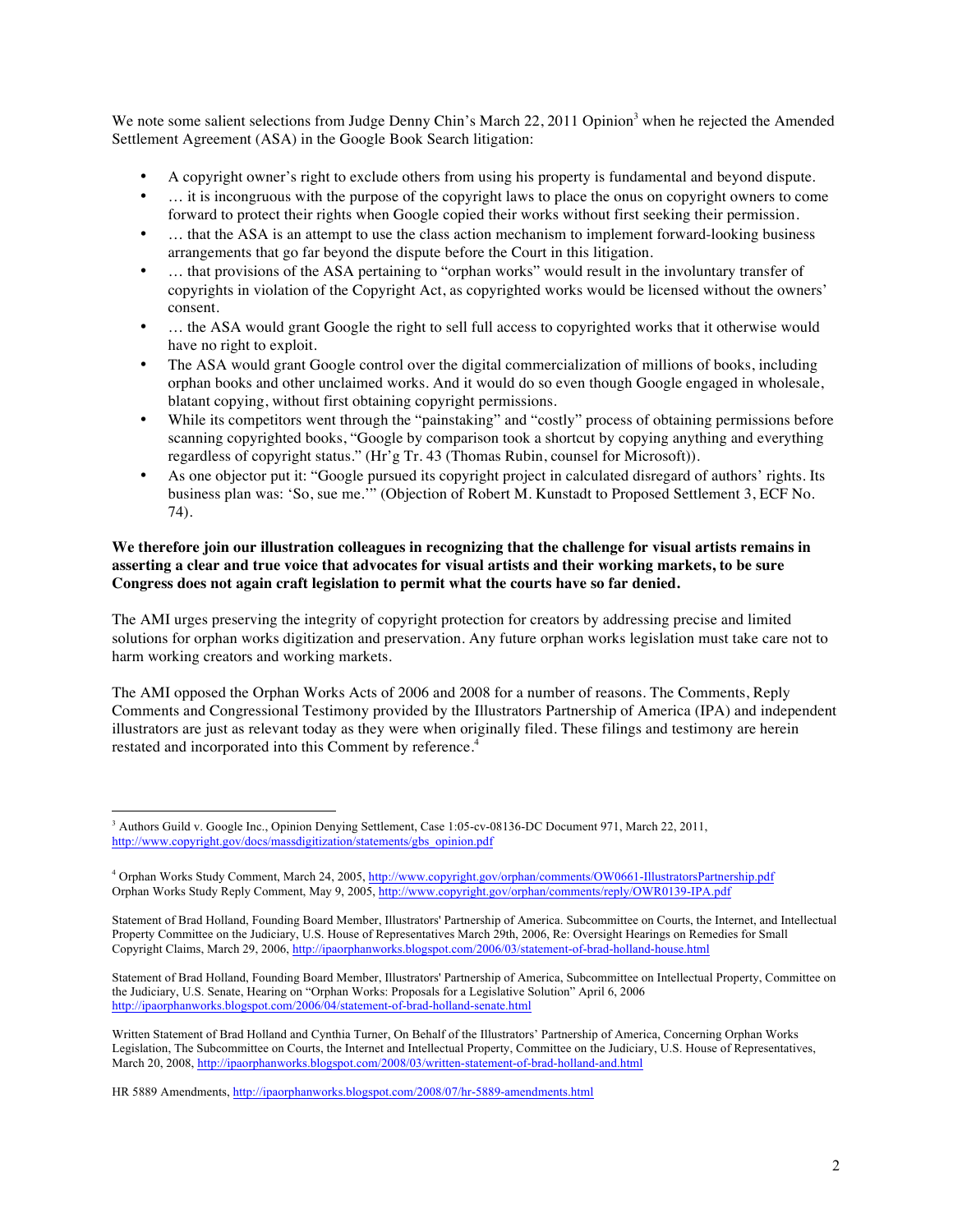In response to the second question posed by the Copyright Office, we respectfully offer the following comments of specific concern to our field.

\_\_\_\_\_\_\_\_\_\_\_\_\_\_\_\_\_\_\_\_\_\_\_\_\_\_\_\_\_\_\_\_\_\_\_\_\_\_\_\_\_\_\_\_\_\_\_\_\_\_\_\_\_\_\_\_\_\_\_\_\_\_\_\_\_\_\_\_\_\_\_\_\_\_\_\_\_\_\_\_\_\_\_\_\_\_\_\_\_\_\_\_\_

*2. Orphan Works in the Context of Mass Digitization How should mass digitization be defined, what are the goals and what, therefore, is an appropriate legal framework that is fair to authors and copyright owners as well as good faith users?*

### **1. Stand-Alone Visual Works Are Never Out-of-Print or Out-of-Commerce**

AMI concurs with the IPA's position that out-of-print and out-of-commerce abandonment theories are categorically inapplicable to stand-alone visual works.

We have witnessed the inexorable overreach from those who desire to unilaterally exploit authors' copyrighted works by attempting to create a new class of "orphaned" or "abandoned" status if the work is simply *out-of-print*. This has now been further stretched to a theoretical abandonment status by the so-called *out-of-commerce* status.

A visual artist's lifetime body of work begins with the first image created and ends with the last image created. That body of work may stretch decades, and it may contain many versions of a given image, many derivatives, and many sketches and preliminary studies. A work may be published many times, or once. The demand for any particular image in an artist's archive is dependent upon many subjective and objective variables. An image that is not currently going to press would fall under the false rubric of "out-of-print" or "out-of-commerce." Nor is it theoretically possible for an artist to make available their entire body of work. Some examples include marketing costs, digitizing and metadata costs, publication or exhibition embargoes by in-force non-disclosure or confidentiality agreements, the development of internal personal projects that may take years, and an artist's fundamental exclusive right to withhold works from publication or re-publication *for any reason*.

In response to the first question posed by the Copyright Office, we respectfully offer the following comments of specific concern to our field.

\_\_\_\_\_\_\_\_\_\_\_\_\_\_\_\_\_\_\_\_\_\_\_\_\_\_\_\_\_\_\_\_\_\_\_\_\_\_\_\_\_\_\_\_\_\_\_\_\_\_\_\_\_\_\_\_\_\_\_\_\_\_\_\_\_\_\_\_\_\_\_\_\_\_\_\_\_\_\_\_\_\_\_\_\_\_\_\_\_\_\_\_\_

*1. Orphan Works on an Occasional or Case-By-Case Basis. Please comment on the continued viability of the above framework [2008 proposed legislation] in the case of occasional uses of orphan works.*

#### **2. No Safe Harbor for Nonprofits**

The AMI would like to again emphasize that our profession would be particularly harmed by a safe harbor clause for nonprofit educational institutions. The nonprofit sector comprises a large portion of our industry. Many of our members work in and for nonprofit universities and foundations. Allowing a safe harbor for this large class of users is without merit and would likely destabilize this robust licensing marketplace. It could also be detrimental—even fatal—to the vital contributions made by biomedical and scientific illustrators to advancements in medicine, science, research, education, and drug and medical product development in this country.

The visual works created by our members generate important intellectual property for U.S. businesses, nonprofit organizations and universities, and nonprofit educational institutions. Under the previously proposed legislation, biomedical and scientific illustrators lose the economic incentives to continue creating innovative new works. Potentially, the very economic foundation of our profession could become unsustainable.

There should be no safe harbor exception for nonprofit educational institutions, and no orphan works exemption for educational use. Fair use already generously covers scholarship. Any other usage should involve appropriate licensing in accord with existing copyright law that protects a creators' exclusive rights, regardless of whether the use is "commercial" or not.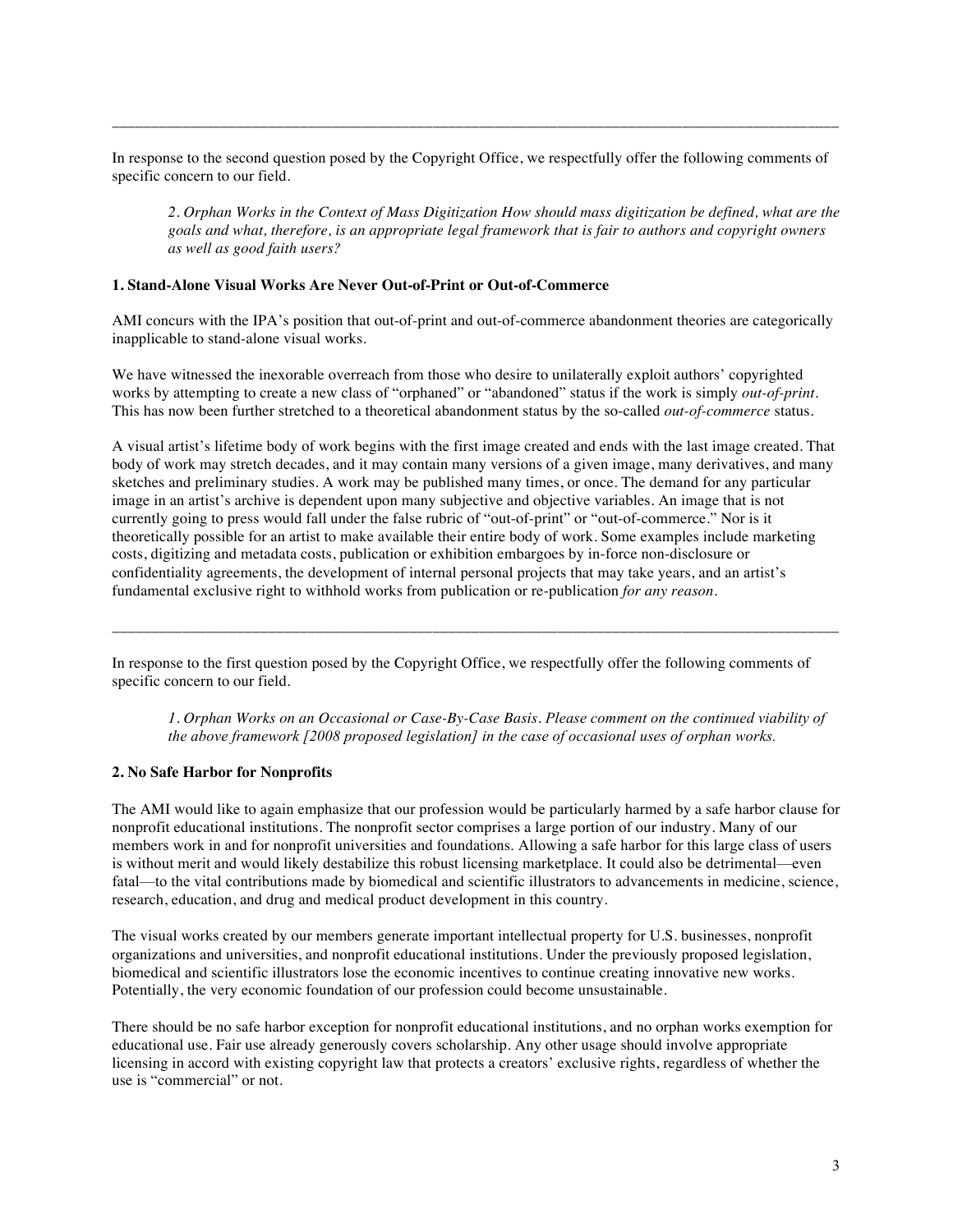## **3. Fair Use Supports Use of Orphan Works in Education and Research Visualization**

Fair use is one of the most distinctive features of U.S. copyright law that promotes the progress of science and free expression. It provides a case-by-case approach to proper use of orphaned works **without harming the markets** for creators. The AMI believes the specific provisions in the Copyright Act for the use of copyright-protected materials provide adequate and generous exceptions to artists' exclusive rights and limit a user's infringement liability, including:

- Section 107 on fair use, which applies to activities such as using excerpts for illustration or comment, unexpected and spontaneous reproduction of classroom materials, and creation of parodies.
- Section 108 on reproduction by libraries and archives, which applies to such activities as archiving; replacing lost, damaged or obsolete copies; patron requests for entire works; and interlibrary loans.
- Section 109 on first sale, which permits the resale or lending of copies of works, providing the basis for library lending and the sale of used books.
- Section 110 on performance and display in the classroom, which permits certain types of content use in the classroom and in distance education.

Further, we again bring to your specific attention that current law already exists to limit statutory damages to not less than \$200 for infringements by an employee or agent of a nonprofit educational institution, library, archive or public broadcasting entity acting within the scope of his or her employment. See *USC, Title 17, § 504 (c) 2 (i) and (ii): Remedies for infringement: Damages and profits*.

In fact, the IPA noted in 2006 that the 1976 Copyright Act considered and rejected orphan works legislation:

"A point that has concerned some educational groups arose from the possibility that... a life-plus-50 year [copyright] term would tie up a substantial body of material that is probably of no commercial interest but that would be more readily available for scholarly use if free of copyright restrictions...

"It is true that today's ephemera represent tomorrow's social history, and that works of scholarly value, which are now falling into the public domain after 29 years [the term of copyright prior to 1978], would be protected much longer under the [1976] bill. Balanced against this are the burdens and expenses of renewals, the near impossibility of distinguishing between types of works in fixing a statutory term, and the extremely strong case in favor of a life-plus-50 system.

"Moreover, it is important to realize that **the [1976] bill would not restrain scholars from using any work as source material or from making "fair use" of it;** the restrictions would extend only to the unauthorized reproduction or distribution of copies of the work, its public performance, or some other use that would actually infringe the copyright owner's exclusive rights.

"The advantages of a basic term of copyright enduring for the life of the author and for 50 years after the author's death outweigh any possible disadvantages." <sup>5</sup>

 $<sup>5</sup>$  H.R. Rep. No. 94-1476, at 136 (1976) (emphasis added)</sup>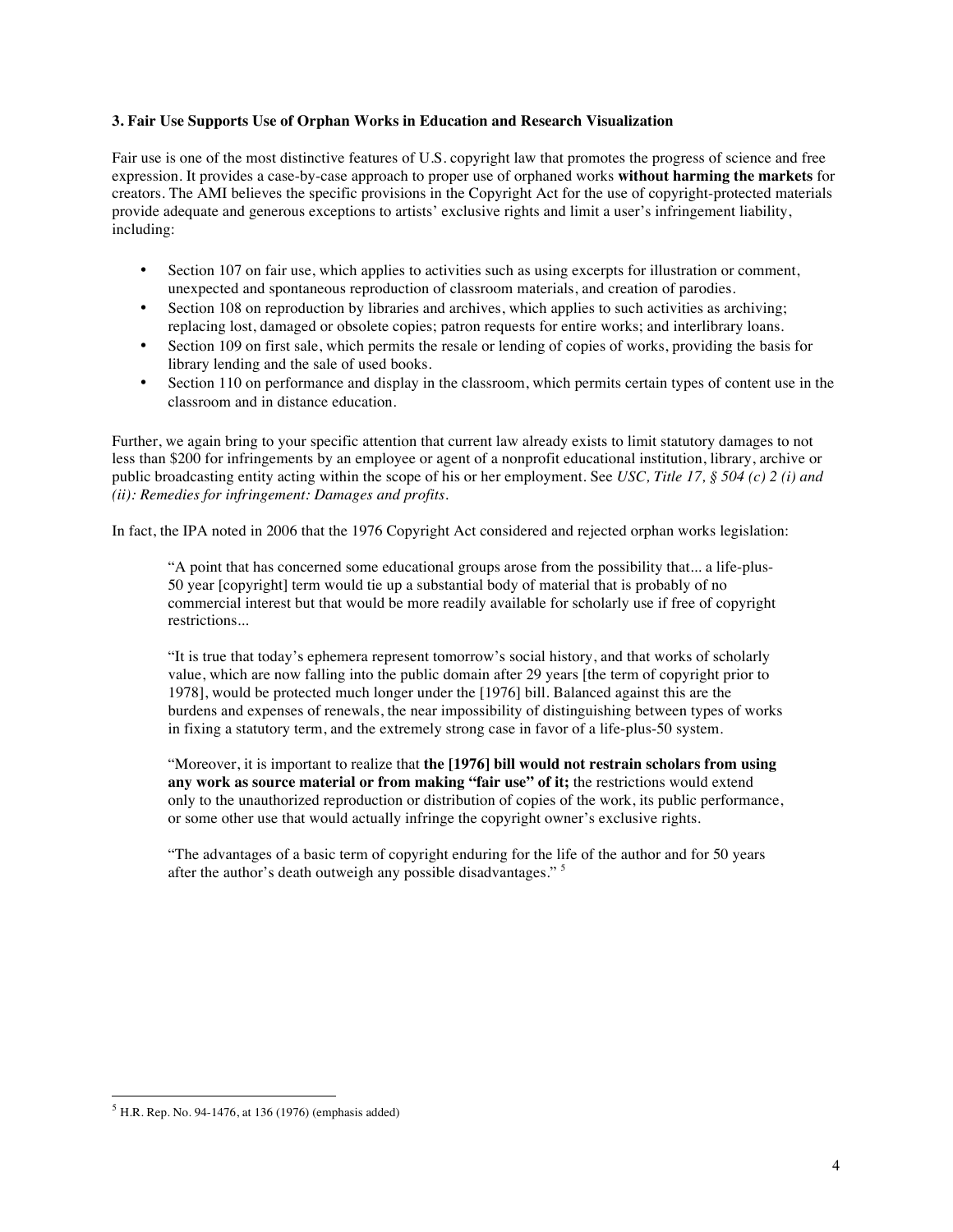### **4. Compulsory Private Image Registries Are Not a Viable Solution**

We remain adamantly opposed to any proposals that compel artists to register their works with one or more private image registries as a condition of copyright retention, *even* when artists already have registered image deposits with the U.S. Copyright Office. AMI rejects the idea that artists should turn over their intellectual property and confidential business information to any databases held and controlled by the private sector. The risks for abuse or fraud in the administration of any such private image registry would be great.

Additionally, the Copyright Office is well apprised that copyright registration costs are uniquely burdensome to visual authors **due to the sheer volume of images**. No reasonable case can be made to expose visual authors to loss of copyrights due to an inability to comply with the institution of yet more onerous and expensive registration formalities.

The AMI supports the initiatives of the **voluntary** nonprofit PLUS (Picture Licensing Universal System). The problems of orphan works and indeed infringement would be greatly improved by industry-wide adoption of machine-readable metadata, standardized licensing language, and an up-to-date registry of artist's contact information. We encourage the Copyright Office to use this model developed and operated cooperatively by a global coalition of all communities engaged in creating, using, distributing and preserving images. Moreover, we believe that preservation of its current industry-neutral balance of stakeholders is paramount to its success.

The AMI applauds the Copyright Office's efforts to upgrade their systems and digitize the inventory of historic copyright records. We urge the Copyright Office to undertake **digitizing visual art deposits** as well, and make them searchable by users in a manner that does not display the images online. We urge that any orphan works legislation proposed in the future *must harmonize* with the Copyright Act's mandate to the U.S. Copyright Office to administer the mandatory deposit provisions to fulfill its mission "to promote creativity by administering and sustaining an effective national copyright system." <sup>6</sup> Indeed, we believe that any legislative orphan works registration formalities be retroactively and prospectively compulsory for all Copyright Office deposits. If the Copyright Office were to recommend to Congress that visual images must be identifiable through a searchable interface with an image registry, then the Copyright Office past and future records of the nation's visual art deposits should be required to meet the same compliance.

# **5. Limited Remedies on Orphan Works—or—Small Copyright Claims Court**

Past orphan works legislation called for the U.S. Copyright Office to undertake a feasibility study of a small copyright claims court because Congress conceded orphan works legislation would increase infringement litigation.

We believe that the unintended consequences and risks of an alternative small copyright claims system outweigh any potential benefits. It endangers the Seventh Amendment Right to a jury trial. It is damaging to rightsholders because it will begin to create a competing body of alternative law that will disrupt more than a century of case law from adjudicating rights. The very real threat of abuse exists that users, from behemoth publishers to garden-variety infringers backed by powerful anti-copyright advocates, will bring declaratory actions against rightsholders in this venue.

A small claims system would deny visual artists the full range of enforcement options and legal remedies necessary to fully protect their copyrights. Injunctive relief, especially for derivative works, is vital. The right to counsel should be unquestionable but we note most proposals require creators to represent themselves. The federal rules of evidence and the discovery process are essential elements to determine the level of abuse involved in a copyright infringement. Some of our members have previously provided examples of infringements that were found during discovery to be almost 10 times greater than originally realized.<sup>7</sup> Copyright infringement cases are rarely simple enough to follow a small claims process and any court's ability to distinguish the simple infringement from the

 <sup>6</sup> http://www.copyright.gov/circs/circ1a.html

<sup>7</sup> Teri J. McDermott, CMI, et al v. Advanstar Communications, Inc.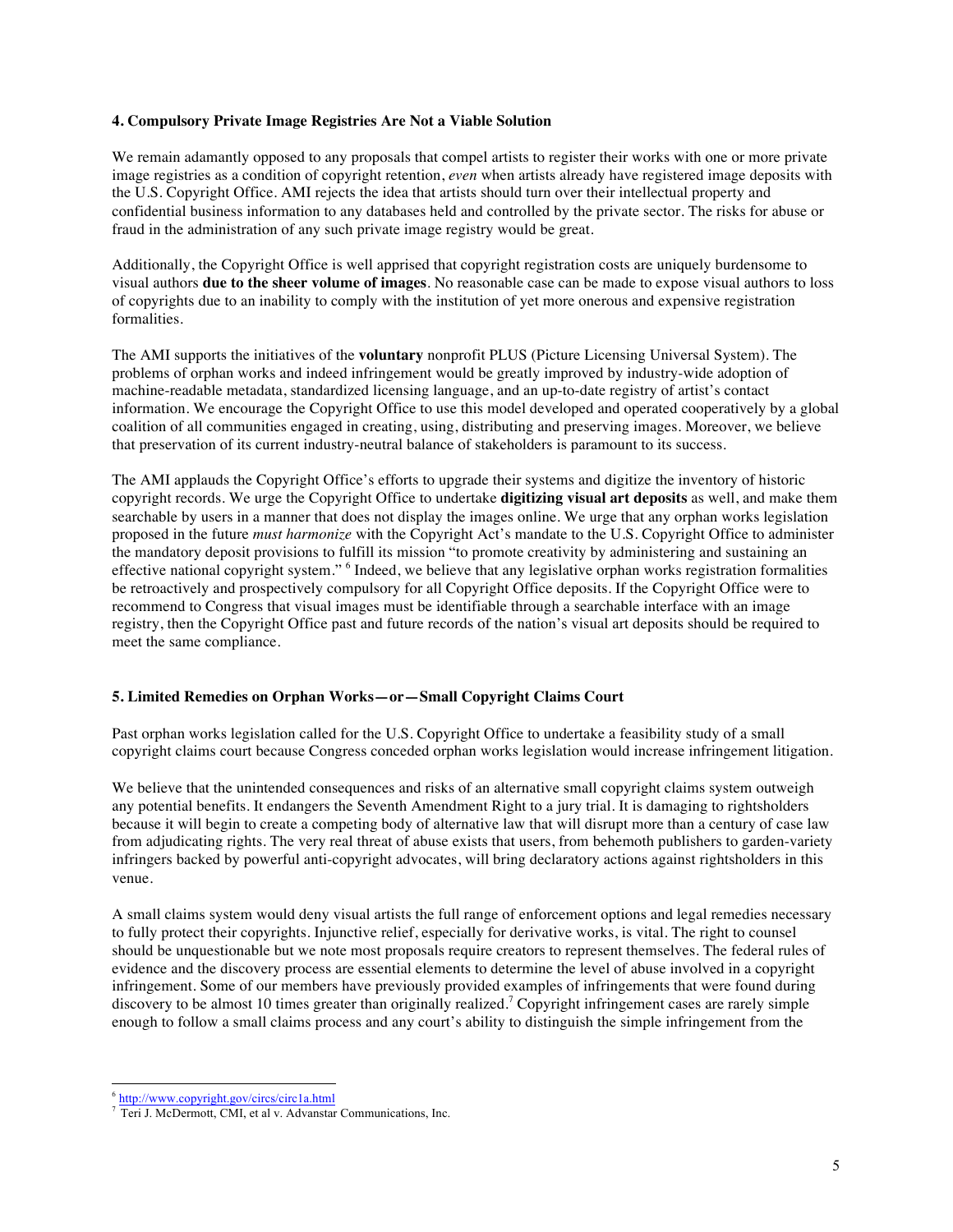massive one will not happen without discovery and due process. Finally, it must be remembered that enforcement costs following litigation can exceed litigation costs.<sup>8</sup> Small claims court enforcement is dubious, at best.

If there is a way to implement an entirely new branch of the judicial system we caution that it must be limited to special, narrowly-defined claims that answer the specific grievances of photographers for example, guarantee full remedies, and it must be *voluntary*.

**However, we believe there are better ways to approach the problem of infringement relief for small claims/small copyright holders.** Improvements to the registration process would make federal litigation of copyright infringement more accessible to independent creators without the sacrifice of copyright protection. Visual artists most frequently encounter the dilemma of "small recovery, high plaintiff attorney fees." This is due in large part to the reality that visual artists are severely taxed with burdensome registration compliance because they create hundreds or thousands of images per year. Contrast a visual artist with a book author or a movie house that may register one, or a few, works every year. Creating registration rules that would allow visual artists to more readily obtain registration (and thereby its enforcement benefits) would greatly ameliorate the problem of copyright infringement resolutions. For example, allowing registration of all visual works created during a calendar year would provide equitable relief of full remedies to visual artists and put them on a par with all other authors who need to register with far less frequency. When these remedies **are not available** there is a significant chilling effect on copyright claims because *the successful defendant is eligible for attorney fee recovery* even though the rightsholder is not. When full registration remedies **are available,** small, *and larger*, claims are generally settled *without resort to litigation*.

### **6. An Orphan Works Solution that is Harmonized with National and International Law**

The AMI notes the equitable balance demonstrated by the E.U. on orphan works solutions thus far.<sup>9</sup> Directive 2012/28/EU permits uses of visual orphan works contained within collective works *by public cultural institutions only,* to allow them to fulfill their public missions to digitize their collections and make them available online. In cases where there are multiple rightsholders, the work cannot be deemed an orphan if even one rightsholder can be identified. We note that the Directive exempts stand-alone visual works like illustration at the present time, acknowledging the very special problems presented in identifying and attaching permanent copyright information to individual images. The Directive is compliant with all international treaties and all national copyright laws of member states. Full infringement remedies are available to rightsholders for non-diligent searches.

This contrasts with the current proposed U.K. legislation, which has been strongly rejected by visual authors, just as the proposed U.S. 2006 and 2008 legislation. There is a concerted effort to rush through the U.K. measures before Europe-wide orphan works proposals are incorporated into law. Europe's orphan works legislation forbids commercial exploitation of private property, but the U.K.'s encourages it just as past U.S. legislation. The U.K. is receiving warnings from around the world that this legislation will put it in breach of international law, just as the U.S. did.

On July 11, 2008 on behalf of all those who wish to see a true orphan works bill, the Illustrators' Partnership of America (of which AMI is a member), Artists Rights Society and Advertising Photographers of America submitted Amendments to the Subcommittee on Courts, the Internet and Intellectual Property.<sup>10</sup> The Amendments have never been considered. A new Congress would have the opportunity to do so.

 <sup>8</sup> In 2001, after **eight** years of copyright infringement litigation, the Supreme Court found for writers, and affirmed writers have the right to be compensated for the electronic sales of their individual articles in collective works, *New York Times Company, et al v. Tasini*. In 2013, after **twelve years** of enforcement litigation which remains ongoing, including another 2010 Supreme Court win for writers, no writers have yet been compensated, *Reed Elsevier v. Muchnick*, *In re Literary Works in Electronic Databases Copyright Litigation.* <sup>9</sup> http://eur-lex.europa.eu/LexUriServ/LexUriServ.do?uri=OJ:L:2012:299:0005:0012:EN:PDF

<sup>&</sup>lt;sup>10</sup> http://ipaorphanworks.blogspot.com/2008/07/hr-5889-amendments.html